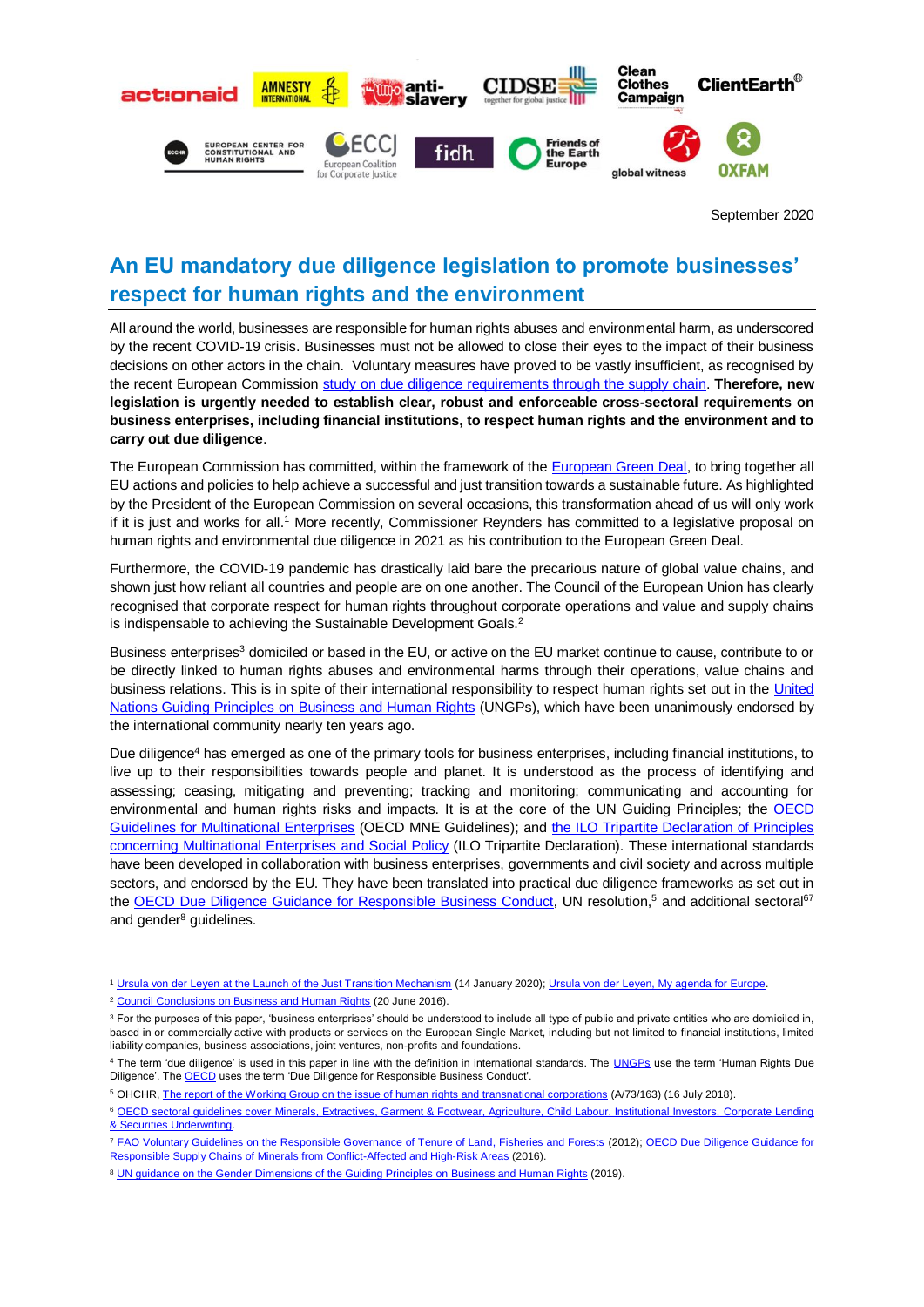A growing number of Member States are making progress in developing legally binding Human Rights and Environmental Due Diligence frameworks based on the above standards. An EU-wide legislation applicable to all business enterprises domiciled or based in the EU, or active on the EU market, will help prevent human rights abuses and environmental harms while ensuring a level playing field within the EU, a coherent legal framework, and increase leverage over third parties in the value chain.

This paper lays out below a vision for the principal elements of such an EU legislation, jointly prepared by the abovesigned organisations.

### **Principal elements**

At a minimum, an effective legislation must include a number of key elements, including:

# **1. Business enterprises must have an obligation to respect human rights and the environment in their own operations, in their global value chains and within their business relationships<sup>9</sup> .**

This obligation to respect human rights and the environment must relate to the business enterprises', including financial institutions, domestic and international operations, products and services. Business enterprises must integrate this obligation across all their business practices and decisions, for instance their purchasing practices or product design. It must include the duty to duly exercise leverage to ensure that all internationally recognised human rights, including labour rights, and environmental standards are respected in their global value chains and business relationships. When there is not sufficient leverage, business enterprises need to increase their leverage.

# **2. Business enterprises must have an obligation to identify, cease, prevent, mitigate, monitor and account for potential and actual human rights and environmental adverse impacts through an ongoing due diligence process, in accordance with existing international due diligence standards.**

Due diligence is a continuous, preventative, risk-based process through which all business enterprises must effectively identify and assess; cease, prevent and mitigate; track and monitor; and communicate and account for specific risks and actual and potential adverse impacts in their operations and along their global value chains and business relationships.

### **The due diligence process**

Due diligence focuses on the risks and harms not to the enterprise itself but to human rights and the environment.

At all stages of the due diligence process, business enterprises must conduct effective, meaningful and informed consultations with both affected and potentially affected rights-holders, including but not limited to communities, workers, trade unions, civil society and women's organisations, human rights defenders and indigenous peoples. Businesses enterprises must enable participation by addressing specific barriers that certain groups may face and must also adapt the process to the needs and rights of specific groups. Such consultations should also ensure the safe participation of rights-holders without fear of reprisal. The goal of consultations is for rights holders to contribute to the shaping of, and have confidence in, the due diligence strategy and its implementation.

The due diligence process should respect and not undermine rights and protections guaranteed to certain groups under local, national, European or international law, and business must avoid interfering in these rights. For example, indigenous peoples and local communities enjoy the right to Free, Prior and Informed Consent, and workers enjoy the right to Freedom of Association and Collective Bargaining.

### **Identifying and assessing**

1

Business enterprises should use appropriate methodologies to identify and assess the risks of harm in their own operations and those of their business partners and carry out risk-based due diligence. The extent of due diligence is determined by the likelihood and severity of the adverse impacts, and should be regularly re-assessed and adapted to ensure appropriateness and effectiveness.

<sup>9</sup> "*All types of business relationships of the enterprise – suppliers, franchisees, licensees, joint ventures, investors, clients, contractors, customers, consultants, financial, legal and other advisers, and any other non-State or State entities linked to its business operations, products or services*" [\(OECD Due Diligence Guidance for Responsible Business Conduct,](http://mneguidelines.oecd.org/OECD-Due-Diligence-Guidance-for-Responsible-Business-Conduct.pdf) p.10).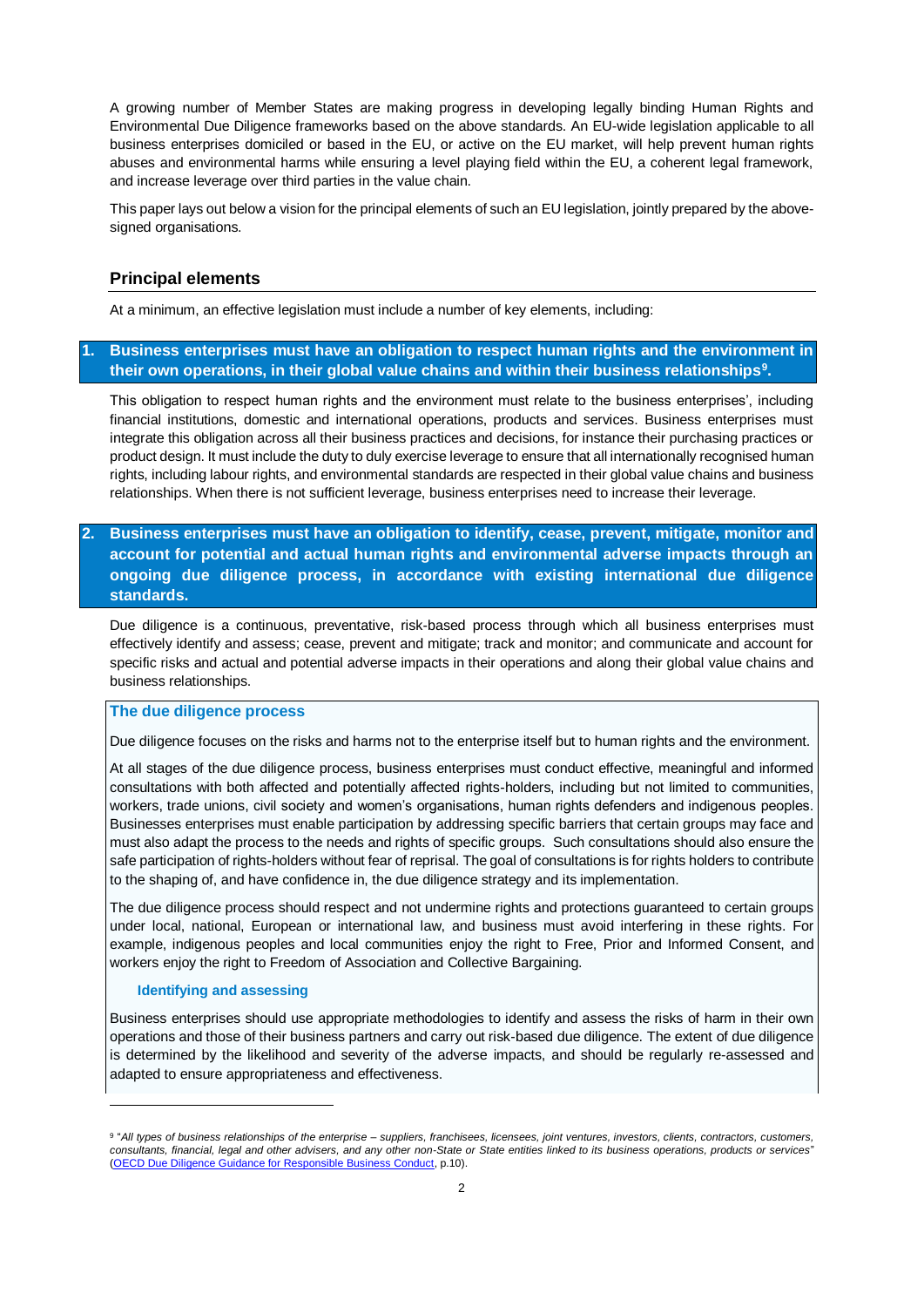Business enterprises must explicitly consider how actual or potential adverse impacts can differ or be specific to certain rights-holders, and ensure that the assessment accounts for that. Many rights-holders face additional risks due to intersecting factors of discrimination based on their gender, ethnicity, race, caste, sexual orientation, disability, age, social status, migrant or refugee status, informal employment status, union involvement, exposure to conflict or violence, poverty, or other factors. For example, the identification of gendered impacts, including gender-based violence and harassment, requires specific methodology.

#### **Ceasing, preventing and mitigating**

Business enterprises must take a range of proactive, appropriate and gender-responsive<sup>10</sup> measures to cease adverse impacts they cause or contribute to, and to prevent and mitigate adverse impacts they contribute to through their business decisions or to which they are linked through their value chains and business relationships. This may include taking steps to modify own purchasing practices and ensuring that suppliers have the financial capacity to comply with human rights and environmental standards. Alternatively, it may be that as a result, some activities should cease altogether, such as situations in which Free, Prior and Informed Consent has not been obtained. In some cases, a delayed response may perpetuate or aggravate the harm, and therefore responses need to be prompt and timely in relation to the risk and harm. The effectiveness of due diligence is measured by the extent to which actual and potential harm is prevented and mitigated.

### **Tracking and monitoring**

Business enterprises must monitor the implementation and effectiveness of the adopted measures. This includes the collection of relevant data specific to the risk(s), such as data disaggregated by supplier and gender. The results of these tracking and monitoring processes must be used to inform possible changes to the global business operations and human rights and environmental due diligence process.

#### **Communicating**

**.** 

Business enterprises must regularly and publicly disclose, including but not limited in their annual report, detailed, relevant, timely and meaningful information about their operations and value chain<sup>11</sup> as well as their due diligence processes and the findings, activities and outcomes thereof. Communication must also include continuous reporting to impacted rights holders, and be easily accessible and available to potentially affected rights holders in a manner appropriate to their context, for example by taking account of language and literacy levels.

### **3. Business enterprises must provide for or cooperate in the remediation of adverse impacts in their global value chains and within their operations and business relationships.**

Due diligence must enable and support the provision of remedy. The obligation to respect human rights and the environment requires active engagement in remediation of adverse impacts where business enterprises, including financial institutions, cause or contribute to harm by way of actions or omissions. Remediation must be provided, as appropriate, by the business entity on its own or in cooperation with other actors, in accordance with the abovementioned international standards. In cases of adverse impacts, which a business enterprise has not caused or contributed to, but which are directly linked to its operations, products or services, the business enterprise must also exercise or increase its leverage over those responsible to help ensure that remediation is provided.

Remedy may include, but is not limited to, financial or non-financial compensation, reinstatement, apologies, restitution, rehabilitation, contribution to investigation as well as the prevention of additional harm through, for example, guarantees of non-repetition. Business enterprises should ensure that remedy is effective<sup>12</sup> and ensure there is mutual agreement with the rights-holders on the parameters of the remedy and how it is provided. Both the process of defining remedy and the remedy itself should take into account and seek to redress imbalances in power, resources and information between the rights holders and the business enterprise. This includes taking into account the specific barriers rights-holders may face by reason of their gender, and/or because they face heightened risks of vulnerability and/or marginalisation.

<sup>10</sup> Able to respond to the differentiated, inter-sectional and disproportionate adverse impacts on women's human rights, and responsive to women's experiences. See als[o UN guidance on the Gender Dimensions of the Guiding Principles on Business and Human Rights.](https://www.ohchr.org/Documents/Issues/Business/BookletGenderDimensionsGuidingPrinciples.pdf)

<sup>11</sup> This includes the disclosure of granular up-to-date information about different assets (e.g. power plant) or individual facilities in a supply chain (e.g. factories, mills and farms).

<sup>&</sup>lt;sup>12</sup> [UNGPs](https://www.ohchr.org/documents/publications/guidingprinciplesbusinesshr_en.pdf) Principle 31 specifies effectiveness of remedy as being legitimate, accessible, predictable, equitable, transparent, rights-compatible, a source of continuous learning, and based on engagement and dialogue.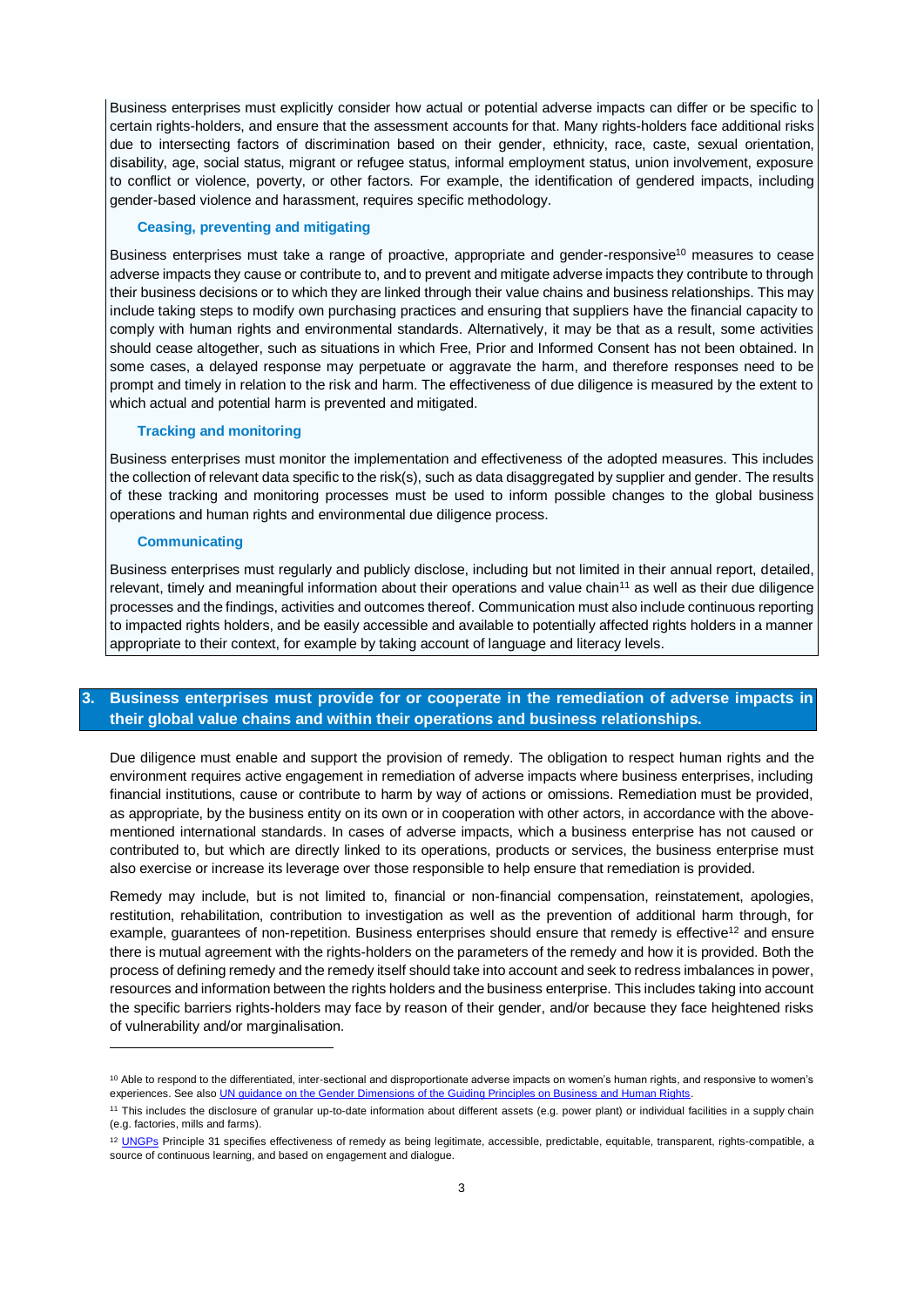# **4. Business enterprises must be liable for human rights and environmental adverse impacts in their global value chains and within their operations and business relationships.**

Business enterprises must be liable for harm they, or a company they control or have the ability to control, have, by acts or omissions, caused or contributed to. Equally, grounds for liability must be established on the basis of failure to carry out due diligence. Stricter liability must be imputed in certain situations and for certain conducts.

Where two or more business enterprises are liable for the same harm, they shall be liable jointly and severally.

Rules on disclosure of evidence<sup>13</sup> and statute of limitations<sup>14</sup> must ensure adequate, timely and effective access to judicial remedy<sup>15</sup>. In particular, where a claimant has presented reasonably available facts and evidence sufficient to support their action, the business enterprise must bear the burden of clarifying the nature of its relationship with the entities involved in the harm, and proving whether it took all reasonable measures to prevent the harm from occurring.

# **5. Member States must ensure robust enforcement of all the above obligations and ensure the right to an effective remedy.**

Member States must put in place effective measures to ensure compliance with the above-mentioned obligations as well as access to remedy, including judicial remedy, for victims. Victims of human rights abuses must be afforded the right to an effective remedy under international,<sup>16</sup> EU<sup>17</sup> and national law. Competent administrative and judicial authorities must have the mandate to, as appropriate, provide a central registry for annual reporting, investigate potential infringements, enforce compliance, provide access to remedy and penalise or sanction infringements through an array of instruments.

Administrative authorities should be able to act on their own initiative, and both administrative and judicial authorities should be able to act on a complaint by third parties, including members of the public and, as such, civil society organisations and trade unions, through safe and accessible channels which prevent and respond to the threat of reprisals.

# **6. The above provisions must apply irrespective of the law otherwise applicable to the resolution of the conflict, as described in Article 16 of Regulation (EC) No 864/2007 (Rome II)**.

Unless the claimant(s) choose(s) otherwise, where international private law requires the application of the law of the State where the harm occurred, the provisions of this new legislation must be considered as overriding mandatory in line with Rome II.

# **7. This legislation must be cross-sectoral, covering all business enterprises, including financial institutions.**

This new legislation must apply to business enterprises, both public and private, including financial institutions, of all sizes and across all sectors, domiciled or based in, operating, or offering a product or service, within the EU. It must recognise that both small and large business enterprises are part of the same value chain and the focus must be on identifying and mitigating the risks in the entire value chain.

Although cross-sectoral in scope, it should allow for additional measures or specifications for specific sectors, products or activities, especially when they pose high human rights and environmental risk. Such additions must not limit the obligations established in this general legislation.

1

<sup>&</sup>lt;sup>13</sup> This legislation must establish rules of evidence ensuring effective access to remedy, taking into special account the particularities of transnational litigation and sourcing evidence and documentation from third countries.

<sup>&</sup>lt;sup>14</sup> Any limitation period for bringing legal actions must be reasonable and sufficient, taking into special account the particularities of transnational litigation. The limitation period should be no less than five years and should not begin to run before the human rights or environmental adverse impact has ceased and the claimant knows or can reasonably be expected to know the facts as a result of which their right can be exercised. <sup>15</sup> This legislation should in no way constitute grounds for undermining the liability and access to remedy frameworks already existing in individual Member States.

<sup>&</sup>lt;sup>16</sup> The right to an effective remedy is contained in article 2(3) of th[e International Covenant on Civil and Political Rights \(ICCPR\).](http://www.info.dfat.gov.au/Info/Treaties/treaties.nsf/AllDocIDs/8B8C6AF11AFB4971CA256B6E0075FE1E)

<sup>&</sup>lt;sup>17</sup> The right to an effective remedy is contained in article 47 of th[e Charter of Fundamental Rights of the European Union.](https://www.europarl.europa.eu/charter/pdf/text_en.pdf)